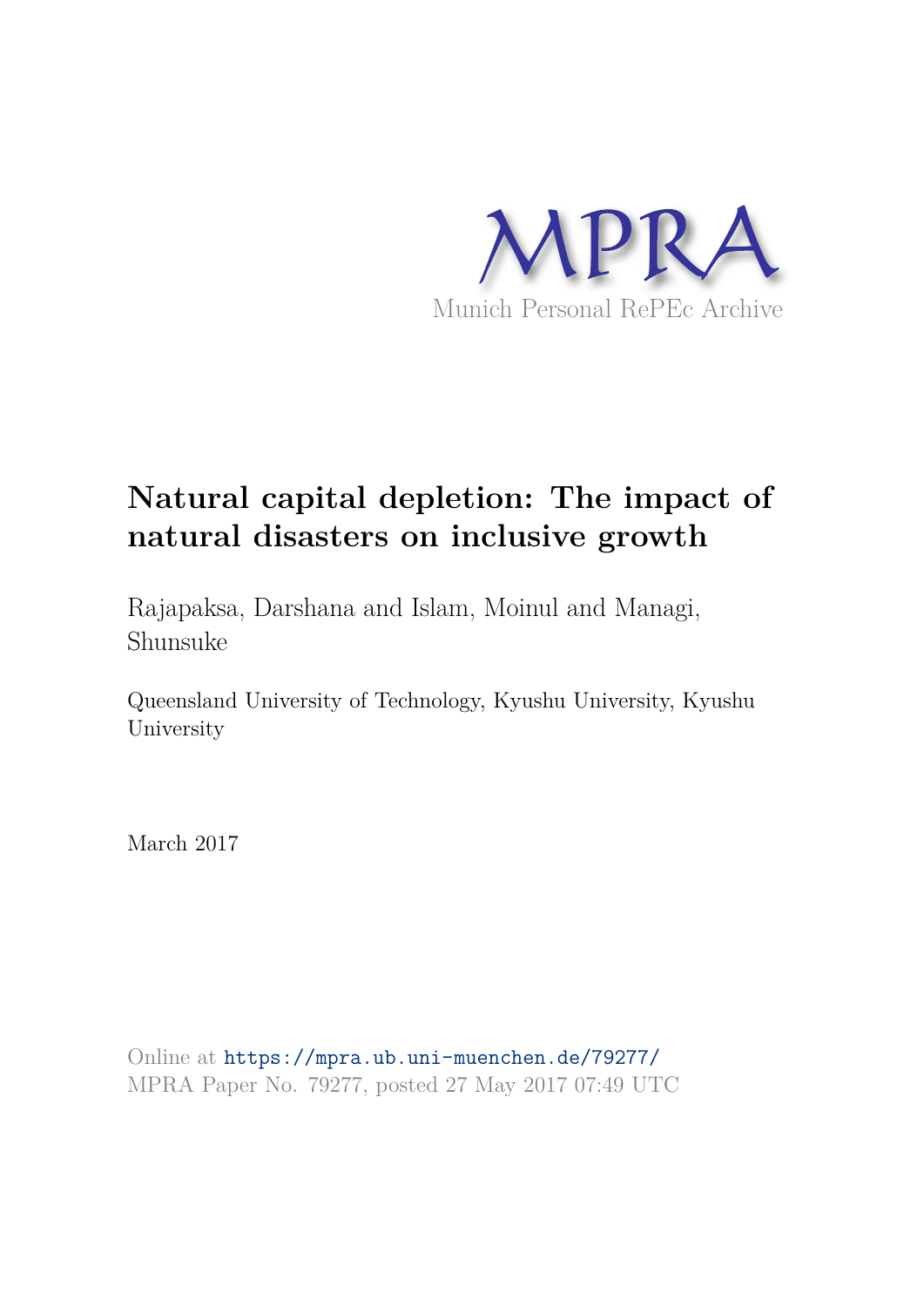#### **Natural capital depletion: The impact of natural disasters on inclusive growth**

Darshana Rajapaksa<sup>1,2</sup>, Moinul Islam<sup>1</sup> and Shunsuke Managi<sup>1,2</sup>

<sup>1</sup> Urban Institute, Department of Urban and Environmental Engineering, Faculty of Engineering, Kyushu University, 744, Motooka Nishi-ku, Fukuoka, Japan

<sup>2</sup> QUT Business School, Queensland University of Technology, Level 8, Z Block, Gardens

Point, 2 George St, Brisbane QLD 4000, Australia

manage.s@gmail.com, darshana\_rajapaksa@yahoo.com

#### **Abstract**

The impact of natural disasters on inclusive growth has received little attention from empirical analyses compared to the attention focused on other growth parameters. Thus, this study considers country-level panel data (108 countries over 25 years) and estimates three econometric models to explore the nexus of natural capital depletion and climate-related natural disasters. The results indicate that the impact is nonlinear: there is an inverted 'U' shape for small-to-medium level disasters in which natural capital depletion is increasing. The impact of natural disasters is higher when the magnitude of resource depletion is lower or higher. Similarly, trade openness, FDI and GDP growth rate are other important determinants of natural capital. This paper provides insights into how sustainable development can be pursued by means of conserving natural resources in the face of frequent climate-related disasters. It particularly emphasizes the importance of considering small-to-medium size disasters and the threat of disaster in countries with low levels of natural capital depletion.

(*JEL*: O11, O13, O44, Q2)

**Key words:** Natural capital, disaster, inclusive growth, sustainability, semi-parametric panel fixed effect model, fixed effect, quantile regression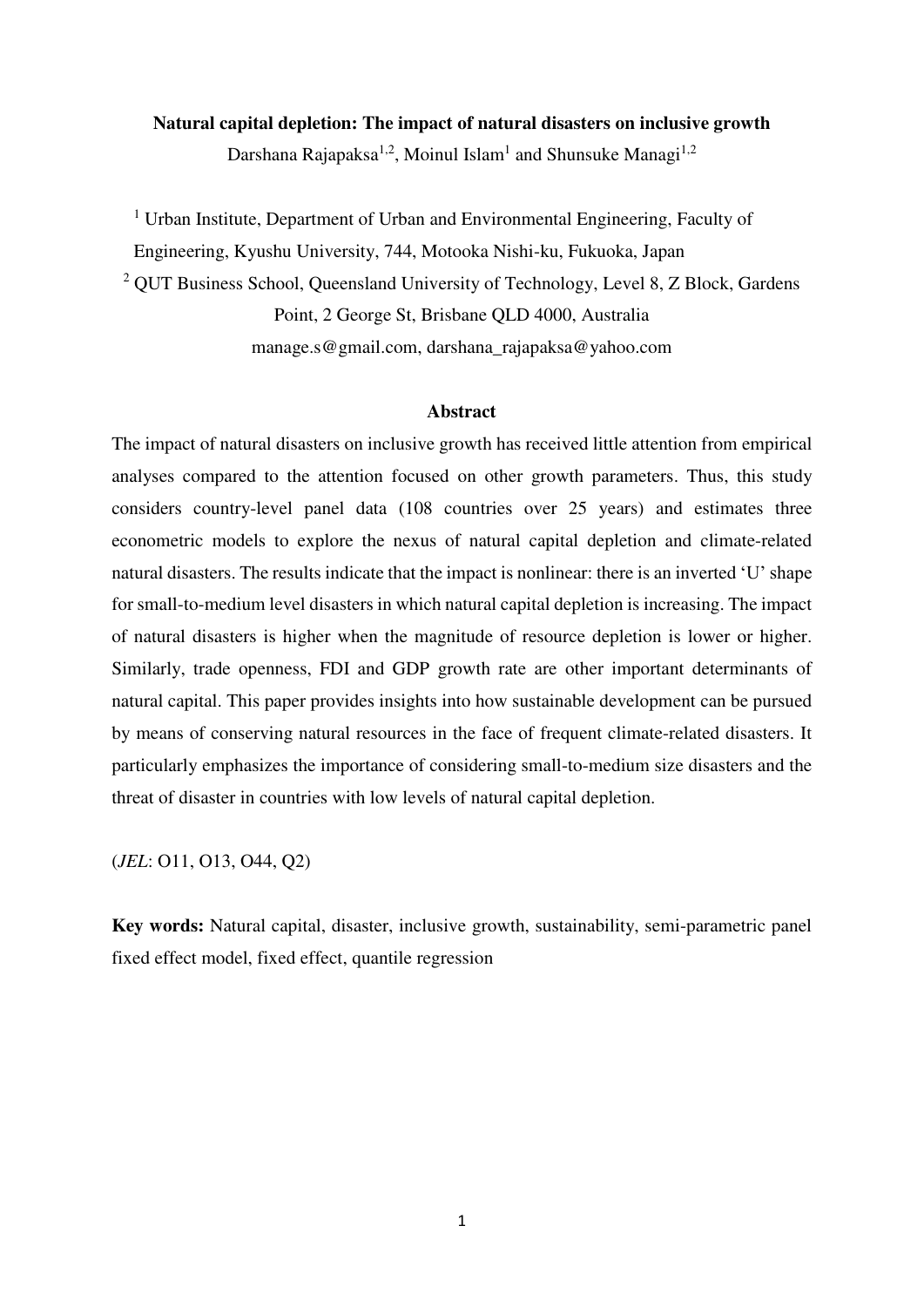#### **1. Introduction**

-

Climate-related natural disasters are increasing, with significant impacts on human, animal, man-made and natural capital. The substantial body of literature on the effects of climate-related natural disasters ranges from micro-level case studies (see, for example, Olwin, 2012) to global-level macro studies. Within the latter, the macroeconomic consequences of natural disasters are well examined (see, for example, Cavallo et al., 2013; Schumacher and Strobl, 2011; Noy, 2009). Particularly, a substantial body of research has considered the impact of natural disasters on economic growth indicators (see, Schumacher and Strobl, 2011; Noy, 2009; Felbermayr and Gröschl, 2014). However, the literature on the growth effects of natural disasters remains inconclusive and provides little evidence regarding the nexus of natural disasters and inclusive growth across the globe. The conservation of natural capital is considered the key factor underlying ecology, societal sustainability and inclusive growth (Everett et al., 2010; Deutsch et al., 2003; Groot et al., 2003). Unlike studies based on GDP growth, studies approaching growth from the perspective of natural capital provide direction for integrated economic and environmental development<sup>1</sup>. To the best of our knowledge, researchers have rarely considered the effects that disasters have on inclusive growth. Thus, this paper investigates the impact of natural disaster on natural capital depletion.

In a study closely related to ours, Bergholt and Lujala (2012) found that the causality between natural disasters and economic growth is negative, whereas other researchers have shown it to be positive (Fumby et al., 2014). Many other studies have provided evidence that the growth impact of natural disasters is nonlinear (Schumacher and Strobl, 2011). It is obvious that natural disasters destroy man-made and natural capital. Subsequently, the man-made capital is replenished, which is made possible through greater extraction of natural capital, unless the country is able to rebuild its man-made capital with higher efficiency. For instance, post-disaster infrastructure may be better organized than its pre-disaster counterpart, and natural disasters may induce the development of producer capital. However, many factors are involved in this process (Noy, 2009). Importantly, the literature emphasizes the dynamics of natural capital's impacts on sustainable growth<sup>2</sup>. However, previous studies have explored the behavior of growth parameters while ignoring the behavior of natural capital.

<sup>&</sup>lt;sup>1</sup> The inclusive growth approach is the focus of international organizations (see, World Bank, 2012: UNEP, 2011)

 $2$  The economical, societal and sustainable importance of natural capital is well documented in papers published in well-known journals (see, for example, Ekins et al., 2003; Groot et al., 2003, UNEP, 2011).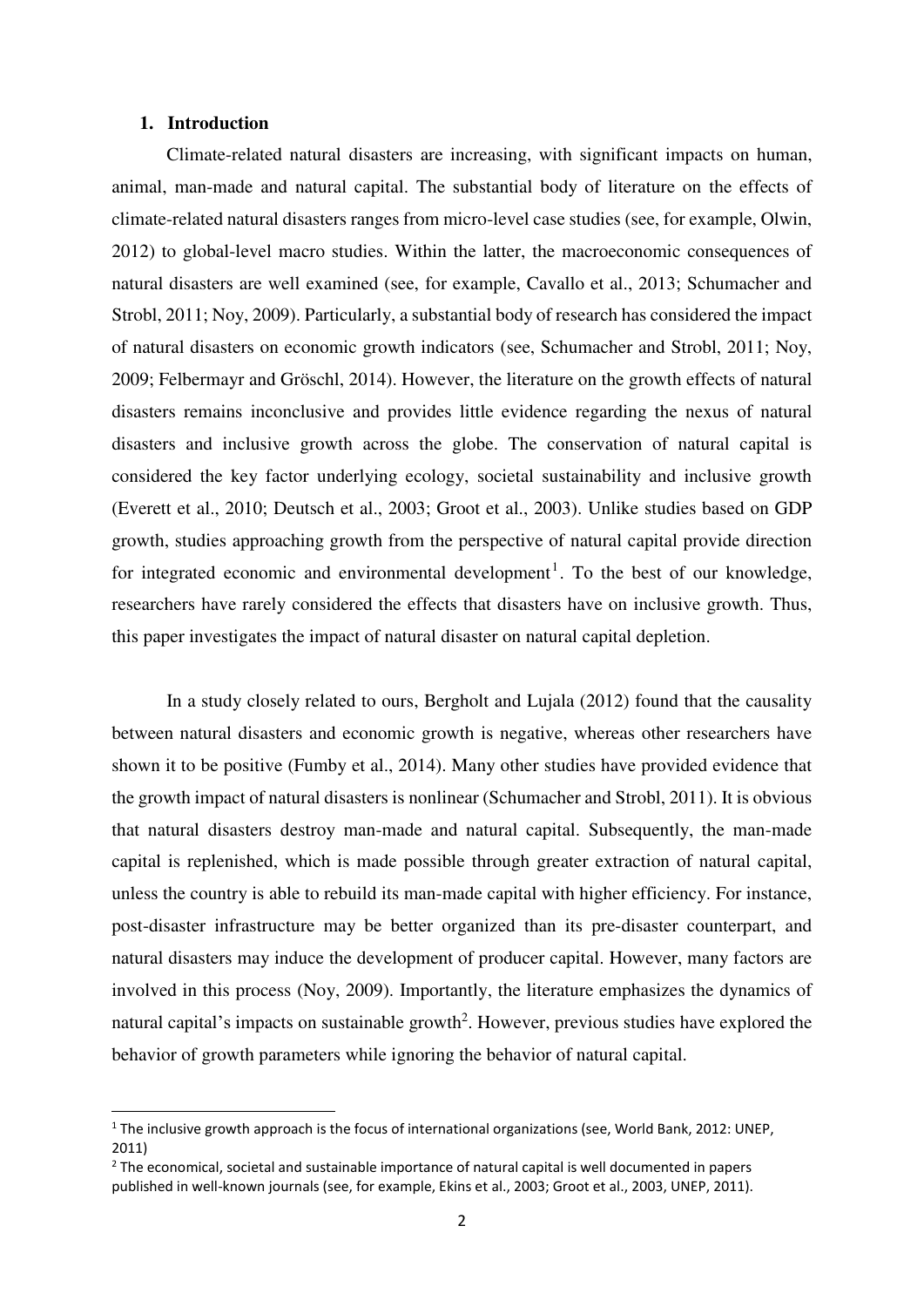Given this important gap in the literature, this paper aims to describe the relationship between natural disasters and changes in natural capital under different circumstances at the global level. The paper first examines the impact of natural hazards on the depletion of natural capital. Both the level of development and trade openness are also considered important determinants of natural capital depletion. We further hypothesize that the relationship between natural capital depletion and natural hazards is nonlinear. Then, we further explore this relationship for different levels of natural capital depletion through quantile regression analysis of panel data. Finally, the nonlinear relationship between change in natural capital and natural disasters is examined using semi-parametric panel regression analysis.

Our findings show that the relationship between natural capital depletion and natural disaster is nonlinear. Resource depletion shows an inverted 'U' shape with the level of natural disaster; it increases when the level of disaster (total damage and total population affected) is small and decreases when it is large. Furthermore, disaster positively impacts resource depletion when resource depletion is small, whereas the impact of disaster is negative when resource depletion is moderate.

The remainder of the paper is organized as follows: the next section (section 2) briefly discusses the growth effects of natural disasters and highlights the knowledge gap with regard to the inclusive growth effects of disaster. Section 3 discusses the paper's global-level data sources and econometric methods. The empirical findings are discussed in section 4, followed by concluding remarks in section 5.

#### **2. Natural disasters and economic development**

The literature approaching natural disasters from a macroeconomic perspective suggests implementing economic and environmental policy reforms with a particular focus on disaster preparedness. Proper management both before and after a disaster is particularly important for food security in developing economies (Adedegi at al., 2016). It is clear that many pressing global issues are related to countries' levels of economic development, and this relationship may be the rationale behind scholars' focus on growth parameters. Most of the relevant literature considers economic growth, trade, investments, efficiency and demographics. However, the findings are subjected to debate: some argue that the relationship between disaster and growth is negative, whereas others argue that it is nonlinear.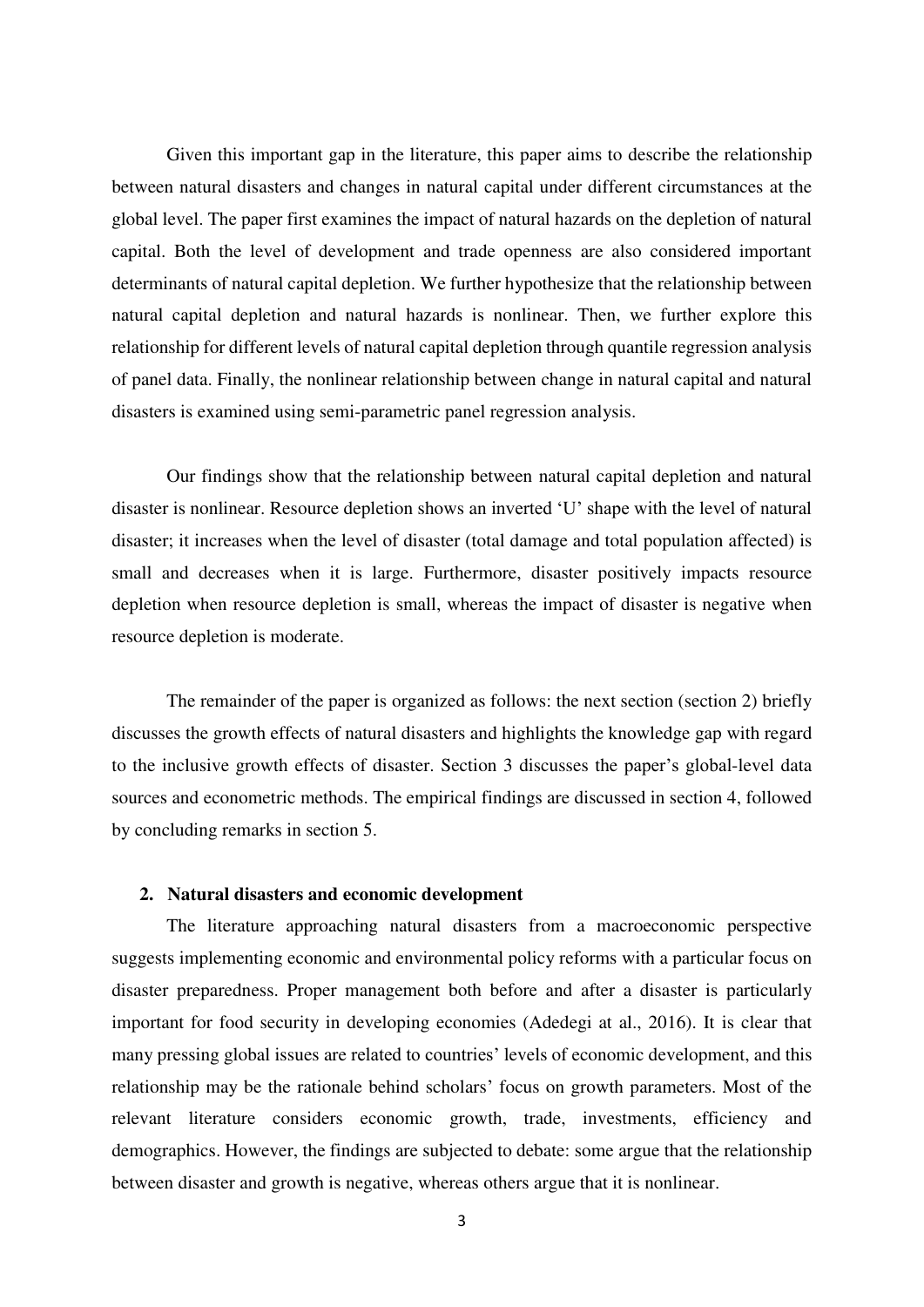Focusing on natural disasters for the period 1960-1990, Toya and Skidmore (2007) examine the nexus of natural disasters and economic growth. Their research shows that in developed economies with greater trade openness, the negative impact of natural disasters is reduced. It is obvious that more highly developed economies exhibit better preparedness for natural disasters compared to less developed economies. Importantly, the impacts of natural disasters are greater in small economies than in large economies (Noy, 2009).

Schumacher and Strobl (2011) show that economic losses due to natural hazards depend on the level of the natural disaster. Using cross-country panel data, their study indicates that for low- to medium-level hazards, the relationship is nonlinear and bell shaped, while for large hazards it is the opposite. Furthermore, larger economies with greater investments in preventive measures experience fewer losses. While the nonlinearity of the effect of development on natural disaster has been highlighted, Kellenberg and Mobarak (2008) demonstrated that not all cases exhibit this nonlinearity. Rather, nonlinearity depends on the type of disaster: for instance, hazards related to high temperatures do not show nonlinear behavior. Furthermore, empirical research highlights the importance of other determinants such as education, financial condition and trade openness (Noy, 2009).

Following a disaster, the resulting output loss is higher than the capital loss. Furthermore, capital loss does not affect productivity (Halligatte, 2016). Replenishing manmade capital using advanced technology may result in higher productivity after the disaster in situations where natural capital is well maintained. The importance of proper management of natural capital is well documented (see, Groot et al.,  $2003$ )<sup>3</sup>. Both nationally and internationally, alternative growth measures, such as the inclusive growth index, are proposed to address the shortcomings of traditional  $GDP<sup>4</sup>$ , particularly with regard to sustainable development goals (see, Agarwala et al., 2014; UNU-IHDP and UNEP, 2014; Groot et al., 2003; UNEP, 2011; World Bank, 2012). Although the dynamics of natural capital are observed around the world (see, UNU-IHDP and UNEP, 2014), research has, so far, not explored the impacts of disaster on natural capital. Hence, our goal is to explore, using global data, the

-

<sup>&</sup>lt;sup>3</sup> Highlighting the importance of natural capital in terms of sustainability and the economy, Groot et al. (2003) present the natural capital index for Europe.

<sup>&</sup>lt;sup>4</sup> The traditional measure of GDP does not include or reflect sustainability. Particularly, it does not show whether sustainable development is in line with United Nations (UN) sustainable development goals.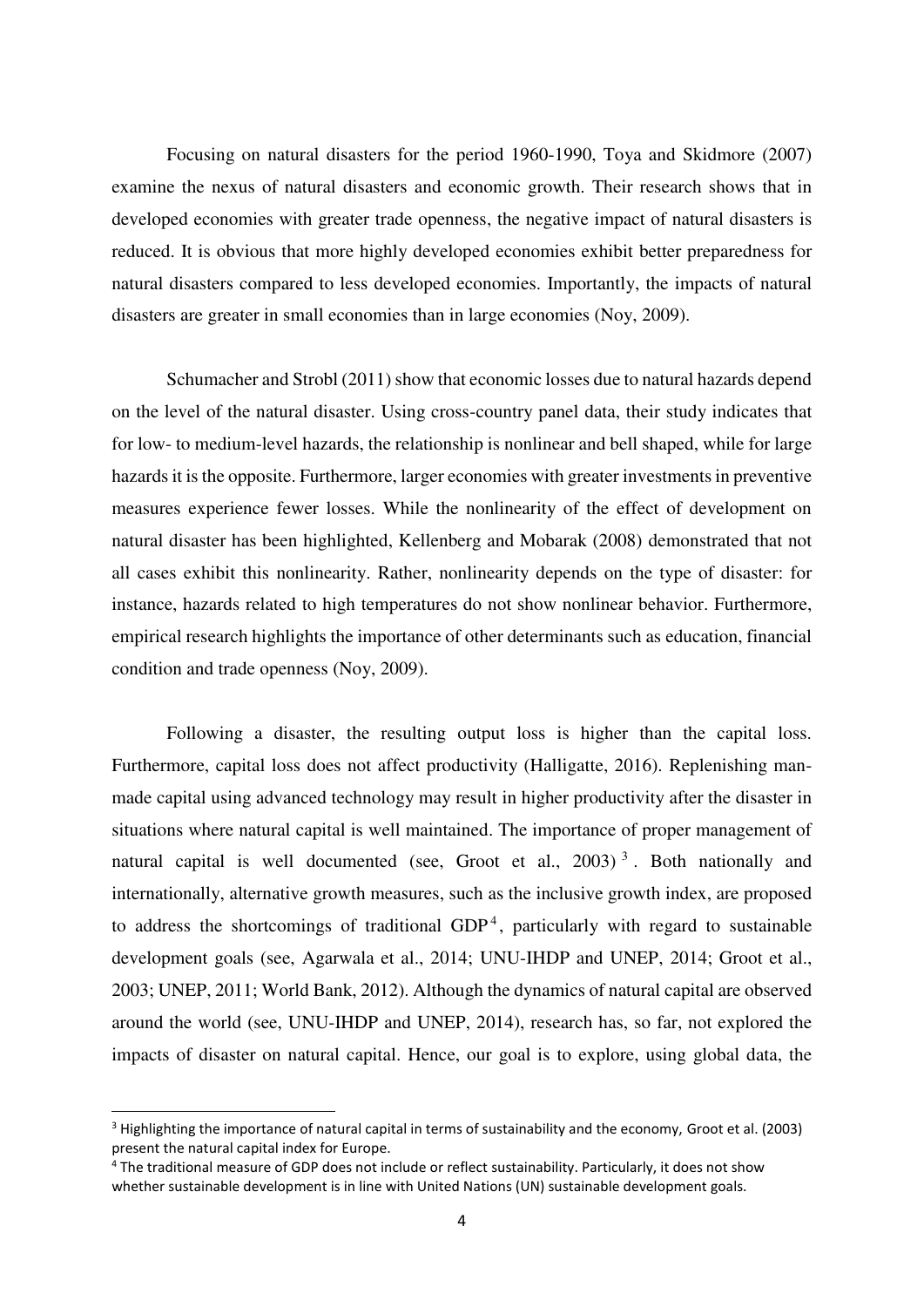causality between natural resource dynamics and frequent climate change-induced natural disasters.

# **3. Method and data**

# **3.1 Data and variables**

<u>.</u>

We use a cross-country panel data set to investigate our hypothesis and examine 108 countries over the period 1990 to 2014 (2,700 observations). As indicated in the supplementary material 1, the dataset represents OECD and non-OECD countries as well as developed and developing economies. Among the selected countries, per capita natural capita is higher in New Zealand, Kuwait and Iceland whereas low in Singapore, Lesotho and Bangladesh. The main disaster variables – economic damage, total size of the affected population and frequency of natural disasters – are available in the EM-DAT database maintained by the Center for Research on the Epidemiology of Disaster  $(CRED)^5$ . EM-DAT compiles detailed disaster data based on different types of disasters. Existing studies are based on either single types of hazards (see, Bakkensen and Mendelsohn, 2016; Noy, 2015; Gignoux and Menéndez, 2014) or multiple hazards (see, Schumacher and Strobl, 2011). However, in this study, we considered six types of disasters: droughts, floods, storms, earthquakes, landslides and wildfires<sup>6</sup>. We included earthquakes as it is more frequent (except earthquakes all others are climate change induced disasters). We use supplementary data from other sources (World Bank Database<sup>7</sup>, OECD). For instance, GDP growth rates (GDP\_growth), GDP per capita, foreign direct investment and trade information can be obtained from the World Bank database. All necessary supplementary data were collected from secondary sources, and monetary values were adjusted for the 2005 constant US dollar value.

The most focused data for this study, that of country-level natural capital, are obtained from the inclusive wealth database<sup>8</sup>. The per capita natural capital considered in this study can be expressed as NC = $\sum X_i$ , (Xi= forest, agriculture, mineral, and fossil fuels). The natural capital is defined as the total value of natural resources. The estimation of natural capital with

<sup>5</sup> Despite some criticism of the use of the EM-DAT database, almost all studies have used this database for empirical research. The EM-DAT database is a highly reliable and comprehensive database.

<sup>6</sup> The EM-DAT database reports only direct damages. All such disasters are associated with indirect costs as well. Economists have used indirect valuation methods.

<sup>7</sup>World Bank, World Development Indicators, available from: [http://databank.worldbank.org/data.](http://databank.worldbank.org/data)

OECD (2017), Gross domestic product (GDP) (indicator). doi: 10.1787/dc2f7aec-en (Accessed on 12 January 2017)

<sup>8</sup> Database prepared for forthcoming inclusive wealth report, 2017 (Urban Institute and UNEP, 2017).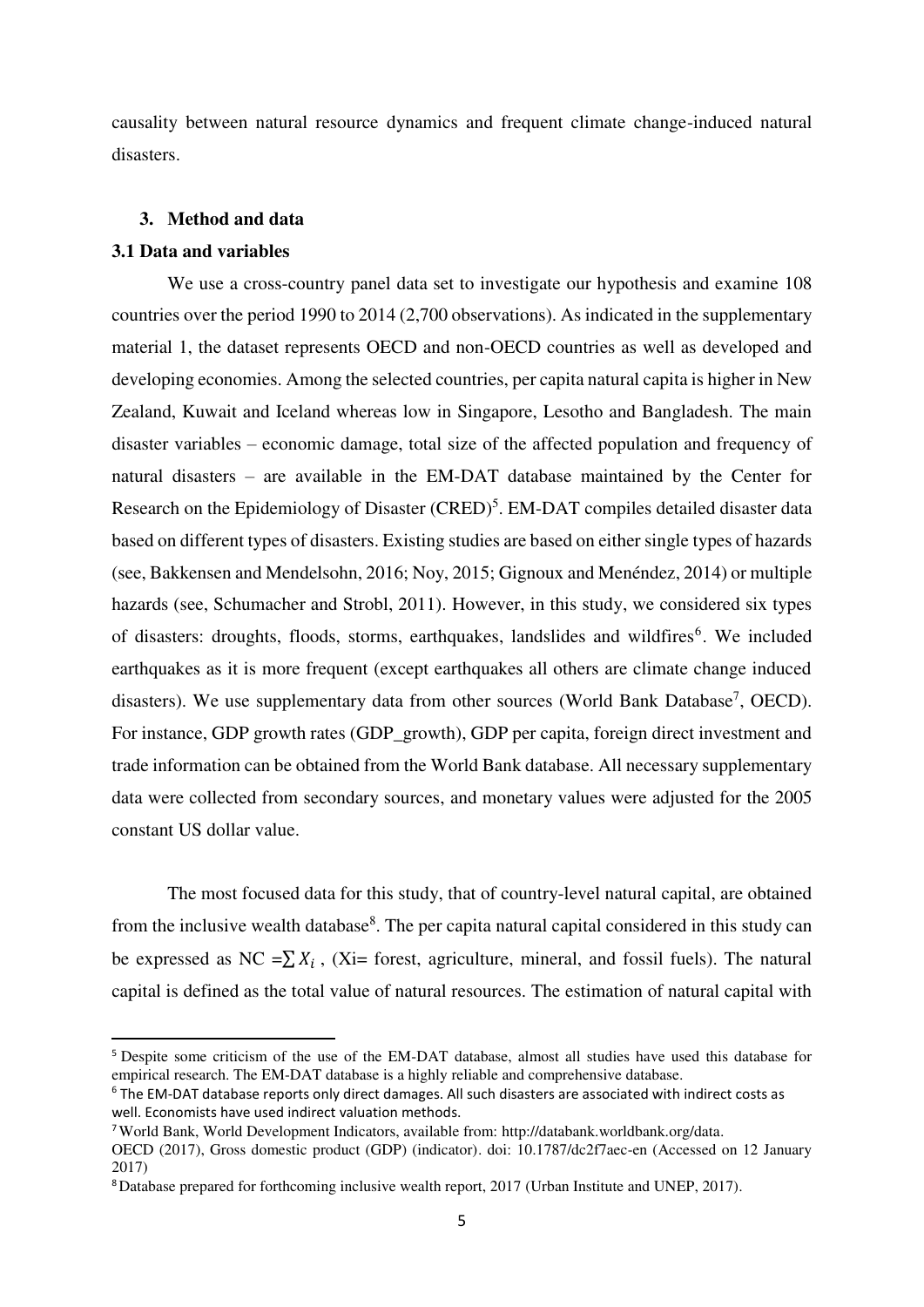relevant data sources is discussed in supplementary material 2. Then, per capita natural capital depletion (pcncndep)  $\equiv$  pcnc(t-1)-pcnc(t). Finally, the panel was prepared by removing missing data, and we obtained data on 108 countries for the period 1990 to 2014.

## **3.2 Method**

This section provides an overview of our econometric approach. We have used three different estimations. First, the general specification of our model is expressed as follows:

=∝ + + ∑ + ………..………. (1)

where pcncndep<sub>it</sub> is the depletion of natural capital, ND indicates the natural disaster variable (in our case either LnL1PC\_damage or LnL1Affected) and x is the set of control variables.  $\beta$ represents the impact of the natural disaster,  $\gamma_i$  is a vector of covariates, and  $\varepsilon_{it}$  is a composite error term.

The omitted factors in  $\varepsilon_{it}$  can be correlated with other covariates. Hence, a pooled ordinary least square (OLS) estimation may biased, as the time invariant component of the error term may be correlated with independent variables, and in this case, an analysis of panel data is appealing. The composite error term for panel data can be expressed as  $\varepsilon_{it} = v_i + \mu_{it}$ . The terms  $v_i$  and  $\mu_{it}$  are unobserved time-invariant and time-varying error components.

=∝ + + ∑ + + ……….. (2)

The parametric panel fixed effect regression model is considered the base model to explore the nexus of natural disaster and natural capital depletion. We have noticed that countries are highly heterogeneous in terms of their natural resources, ranging from negative to positive resource depletion (see, Table 1). Given this variation, our intention is to examine the impact of natural disasters across different sub-groups, particularly to see whether the level of natural capital depletion is associated with natural disaster. We performed the analysis using non-additive fixed effect quantile regression, introduced by Powell (2016). For simplicity, consider the following linear model:

 $\label{eq:concl} pcnende p_{it} = \beta ND_{it} + \gamma x_{it} + \varepsilon_{it} \cdot \ldots \cdot \ldots \cdot \ldots \cdot \ldots \cdot (3)$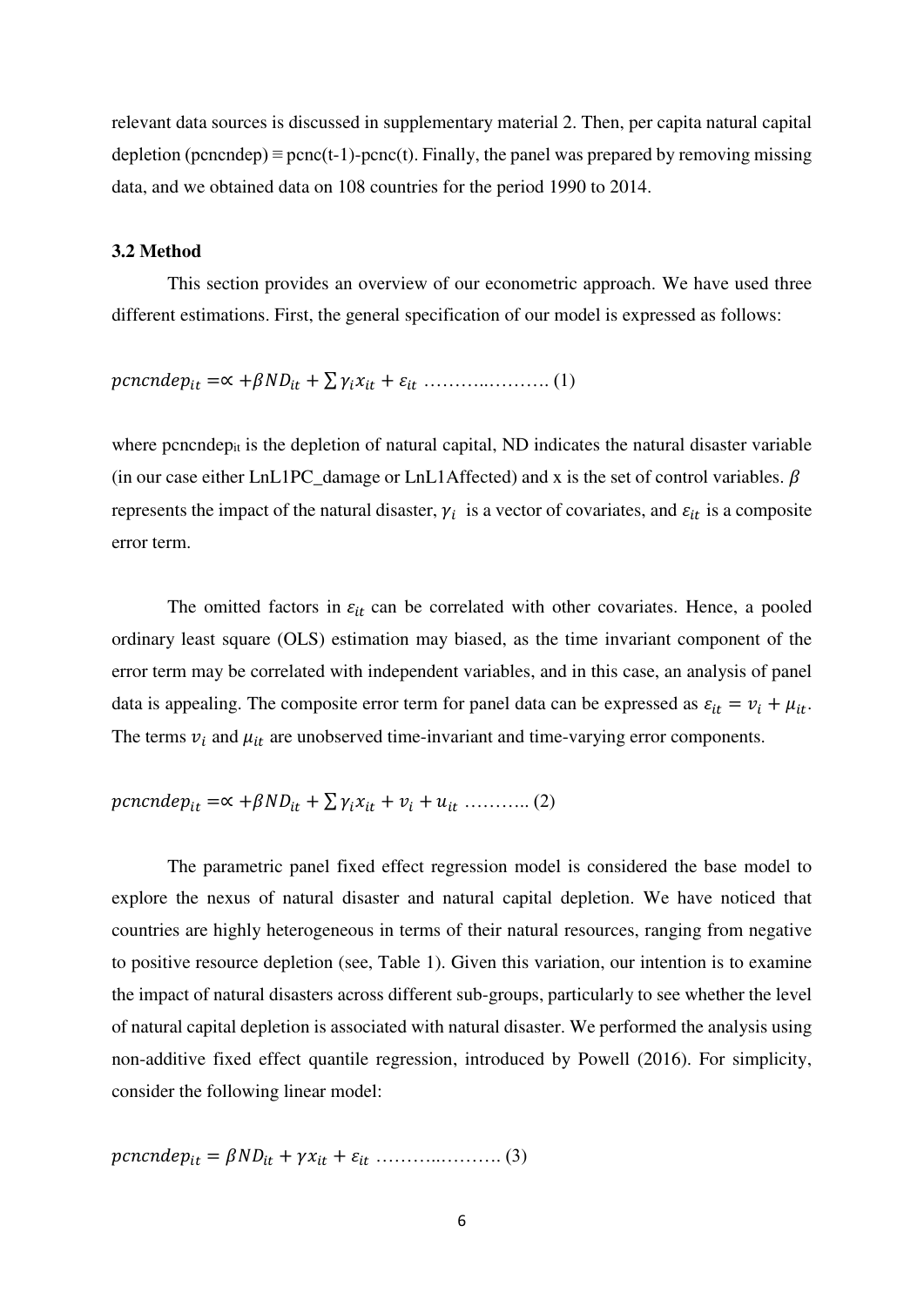Based on equation (3), the quantile specification of the linear model can be expressed as:

() = () + () ………..………. (4)

where pcncndep<sub>it</sub>( $\tau$ ) is the conditional distribution for a given  $\tau$ . We assume that  $\varepsilon_{it}$  is uniformly distributed on conditional  $ND_{it}$  and  $X_{it}$ .

The omitted factor  $\varepsilon_{it}$  may be correlated with covariates, inducing endogeneity. Hence, the OLS specification of equation (3) can be modified considering time-invariant characteristics and idiosyncratic terms. Considering the error term  $(\varepsilon_{it})$  specification in equation (2), the fixed effect quantile regression for panel data can be expressed as

() = () + () + () ………..………. (5)

A Markov Chain Monte Carlo (MCMC) algorithm was used for maximization to estimate parameters.

Then, we hypothesized that natural capital depletion is affected non-linearly by natural disasters. We employed a semi-parametric panel fixed-effect model, as follows, to explore the behavior of natural capital depletion with respect to different levels of natural disaster. This model is appealing because it does not assume a strong functional relationship (Desbordes and Varardi, 2012). The semi-parametric specification can be expressed as follows:

=∝ +() + + ……………. (6)

Assume that a  $ND_{it}$  variable (for, example, total damage) is added to the main function as a non-parametric variable so that it does not linearly affect the dependent variable. The unobserved heterogeneity effect can be removed using the first difference.

 $p$ cncnde $p_{it}$  –  $p$ cncnde $p_{it-1}$  =  $[f(ND_{it}) - f(ND_{it-1})] + \gamma_i(x_{it} - x_{it-1}) + \varepsilon_{it} - \varepsilon_{it-1}$ . (7)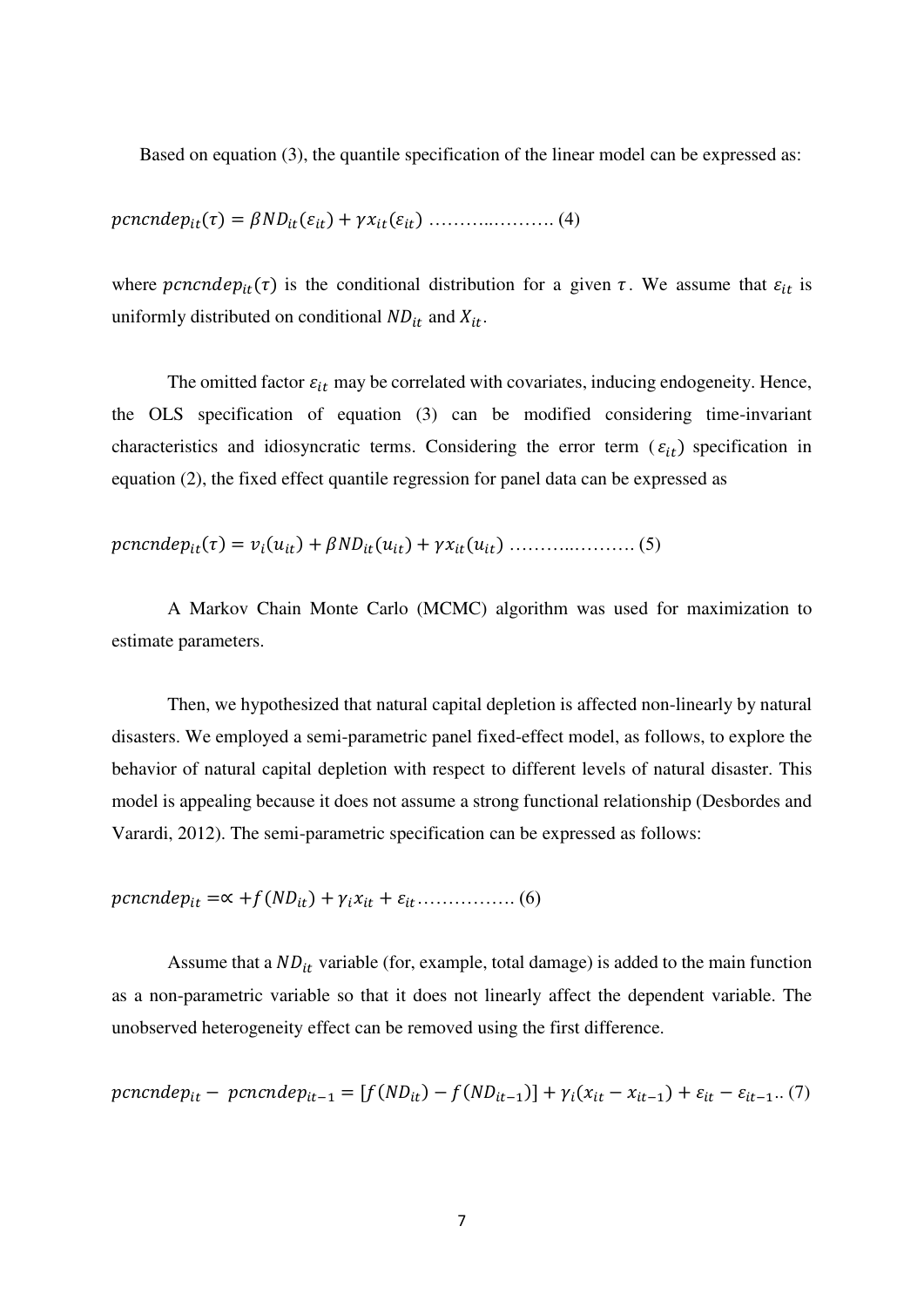Following Baltagi and Li (2002), a series of differentials are derived to estimate  $[f(ND_{it}) - f(ND_{it-1})]$  as follows:

 (, −1) = [() − (−1)] ………… (8)

where, the  $P^k$  series is the spline, which is estimated using piece-wise polynomials with smooth knots.

A large dataset is a requirement for the estimation of the semi-parametric panel fixed effect model. In our study, we have prepared a large panel dataset that is sufficient to perform the above model, as discussed in the next section.

# **4. Results and discussion**

Table 1 shows the summary statistics. Per capita natural capital depletion (pcncndep) is considered the dependent variable. It is clear, in general, that natural capital is depleted over the years (with a mean value of \$1,476 in 2005 constant US\$); it varies from \$-22,438 (natural capital increase) to  $$80,265$ . A total of  $5,910$  disaster events<sup>9</sup> for 108 countries have been reported within the study period. Some countries face frequent natural disasters (41 per year) with an average of two disasters per country (Dis\_frequency). The average per capita total disaster damage – normalized by country GDP – is 3.58E-06. The proportion of the population affected is 1.2% and varies from 0 to 83% annually.

| Variable      | Description                          | Mean         | Std. Dev.  | Min         | Max        |
|---------------|--------------------------------------|--------------|------------|-------------|------------|
| pcncn         | Per capita natural capital           | 51258.72     | 139194.8   | 8.477639    | 1176814    |
| pcncndep      | Per capita natural capital depletion | 1476.512     | 5968.594   | $-22438.09$ | 80265.44   |
| <b>FDI</b>    | Foreign direct investment/GDP        | $9.64E + 09$ | $3.51E+10$ | $-2.84E+10$ | $7.34E+11$ |
| Trade         | Trade/GDP                            | 81.20397     | 50.60078   | 0.0209992   | 439.6567   |
| LnPC GDP      | Natural logarithm of per capita GDP  | 9.131247     | 2.716819   | 3.468484    | 35.00534   |
| Dis_frequency | Frequency of disaster                | 2.188889     | 4.117201   | 0           | 41         |
| PC_damage     | Per capita total damage/GDP          | 3.58E-06     | 3.32E-05   | $\theta$    | 0.001208   |
| Affected      | Total affected/population            | 0.011984     | 0.046835   | $\Omega$    | 0.827413   |

Table 1: Variables and descriptive statistics

<u>.</u>

<sup>9</sup> EM-DAT data base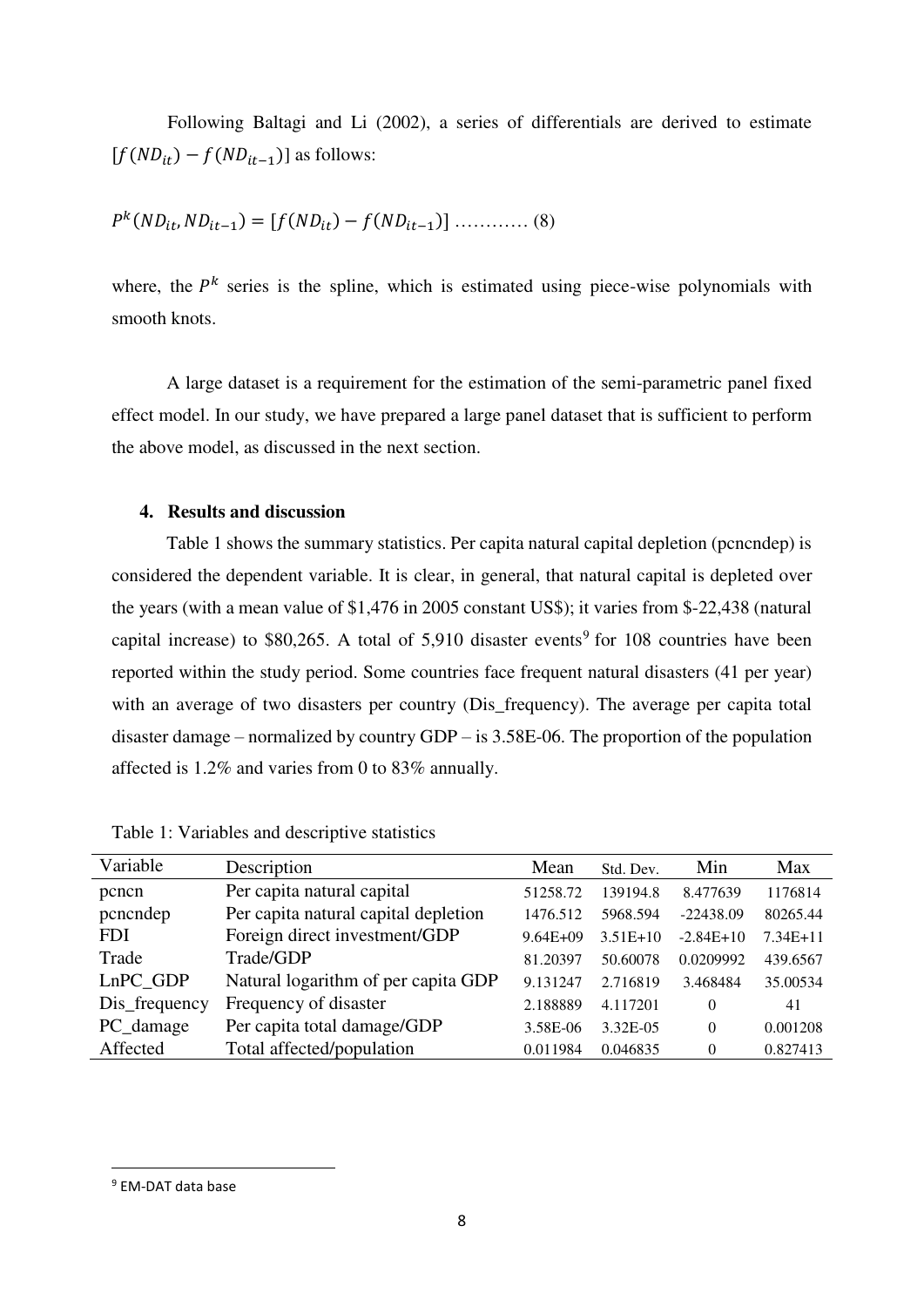Our intention in this paper is to capture the relationship between natural hazards and inclusive growth/ sustainable development. We considered natural capital depletion as a proxy for sustainable development. First, we use a parametric estimation of a panel data fixed effect model (equation 2), considering other determinants as well (Table 2). Model 1 considers total damage as the determinant of natural capital depletion and, alternatively, model 2 considers the total number of people affected. The significant negative coefficient of the frequency of natural disasters indicates that a high frequency of natural disasters impacts favorably on the environment. This can be understood, to a certain extent, with frequent disasters, which are an integral part of nature. Contrary to our expectations, all disaster-related variables show significant negative causality with natural capital. One can conclude that natural disasters are favorable for natural capital, which prompts us to pursue further investigation.

Indeed, more foreign direct investment (LnFDI) and trade (LnTrade) negatively impact natural resource depletion, which implies that they are favorable to the environment. This is similar to the results of economic growth studies and reconfirms previous empirical findings (see, Noy, 2009). Additionally, trade positively impacts the environment (Managi et al., 2009). The lag value of GDP growth (L1GDP\_growth) and GDP per capita show positive causality with natural capital depletion. It is noted that stronger economies (per capita GDP) are increasing their natural resource depletion.

|               | Model 1      | Model 2     |
|---------------|--------------|-------------|
| Constant      | $-4200.7***$ | $-3004.2**$ |
|               | $(-1149.7)$  | $(-1060.1)$ |
| LnFDI         | $-422.1***$  | $-447.7***$ |
|               | $(-89.34)$   | $(-89.65)$  |
| LnTrade       | 2.984        | 21.63       |
|               | (57.32)      | (57.54)     |
| L1GDP_growth  | $113.1***$   | $121.2***$  |
|               | (23.11)      | (23.17)     |
| LnPC GDP      | $169.7***$   | 170.9***    |
|               | (43.1)       | (43.07)     |
| Dis_frequency | $-82.03**$   | $-76.67**$  |
|               | $(-30.95)$   | $(-31.26)$  |
| LnL1PC_damage | $-104.8***$  |             |
|               | $(-25.35)$   |             |
| LnL1Affected  |              | $-101.7***$ |
|               |              | $(-23.89)$  |
| adj. R-sq     | 0.026        | 0.027       |

Table 2: Fixed effect panel regression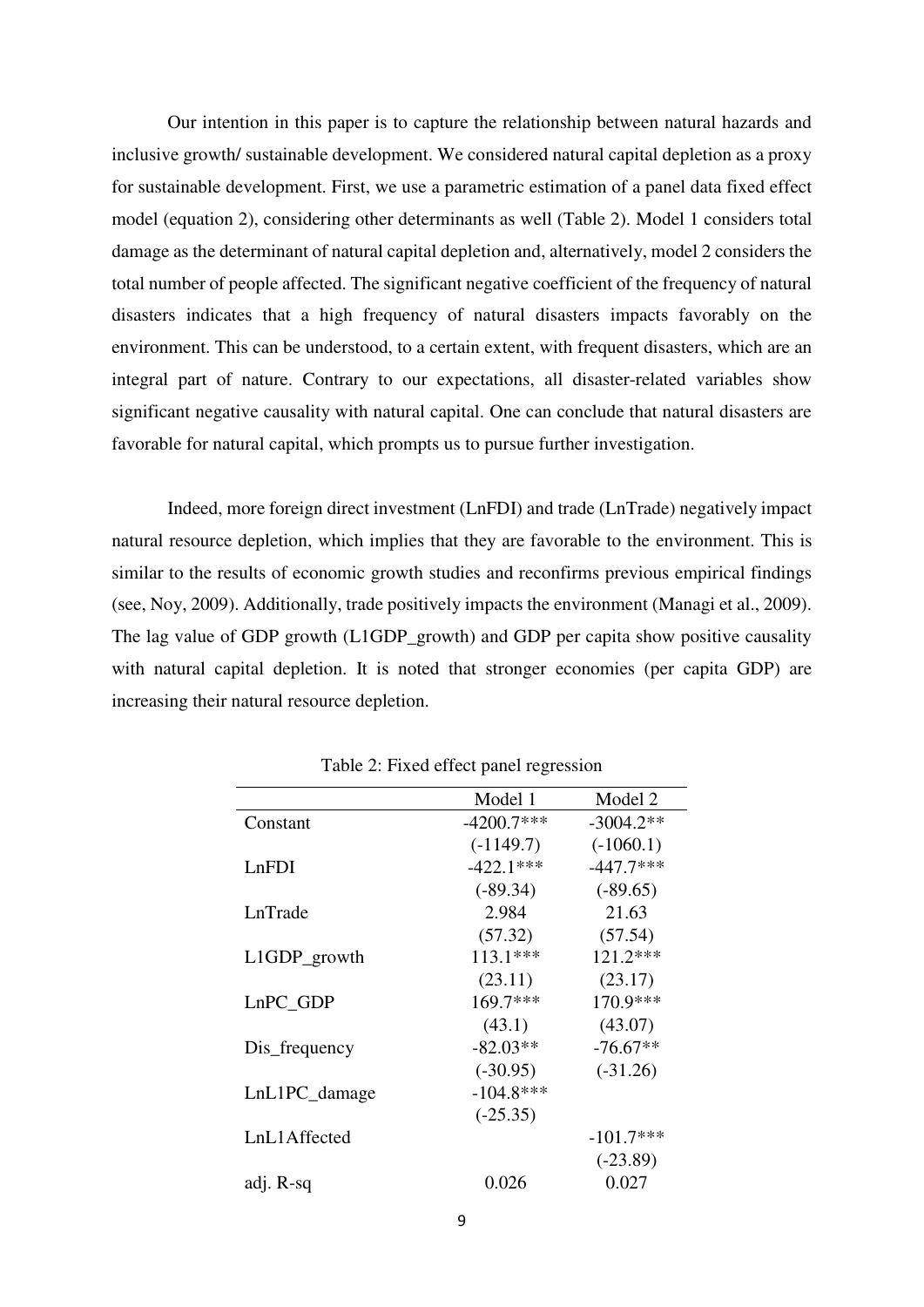| within  | 0.0384 | 0.0389 |
|---------|--------|--------|
| between | 0.0791 | 0.1448 |
| overall | 0.0356 | 0.0338 |
|         |        |        |

*Note: significant at \* p<0.10, \*\* p<0.05, \*\*\* p<0.001* 

*LnL1PC\_damage = natural logarithm of lag value of total damage cause by disaster, LnL1Affected = natural logarithm of lag value of total affected/ population* 

### **4.1 Distribution of natural capital depletion**

The existing literature indicates the heterogeneous impacts of natural hazards on economic development (Schumacher and Strobl, 2011). Similarly, we assumed that the causality between natural capital depletion and its determinants would be different based on the level of natural capital depletion. Hence, a fixed effect quantile regression analysis was performed, and the results are depicted in Tables 3 and 4.

Regardless of magnitude, foreign direct investment (LnFDI = natural logarithm of foreign direct investment) negatively impacts natural capital depletion, which indicates that this policy favors the environment. Particularly, our findings indicate that FDI may favor countries with higher natural capita depletion. In contrast, trade is more advantageous in countries with lower natural capital depletion than in countries with higher depletion. These findings are consistent with past research. For instance, Managi et al. (2009) show positive impacts in terms of emissions, and recently, Felbermayr and Gröschl, (2014) showed that trade openness is favor in managing disaster. In general, GDP growth and per capita GDP show positive correlations with natural capital depletion.

One of the most important variables in this study – frequency of natural disasters (Dis\_frequency) – has different impacts across different levels of natural capital depletion, in contrast to the results in Table 2. As the results indicate, a low-to-medium level of natural capital depletion is positively correlated with disaster frequency, whereas the correlation with disaster frequency is negative for higher levels of natural capital depletion (Table 3 and 4). These results indicate that less frequent disasters cause large depletions of natural capital. However, countries that face frequent disasters do not show declines in natural capital. Obviously, frequent disasters lead to well-preparedness and post-disaster measures. Total damage and total number of affected people show similar patterns. When natural capital is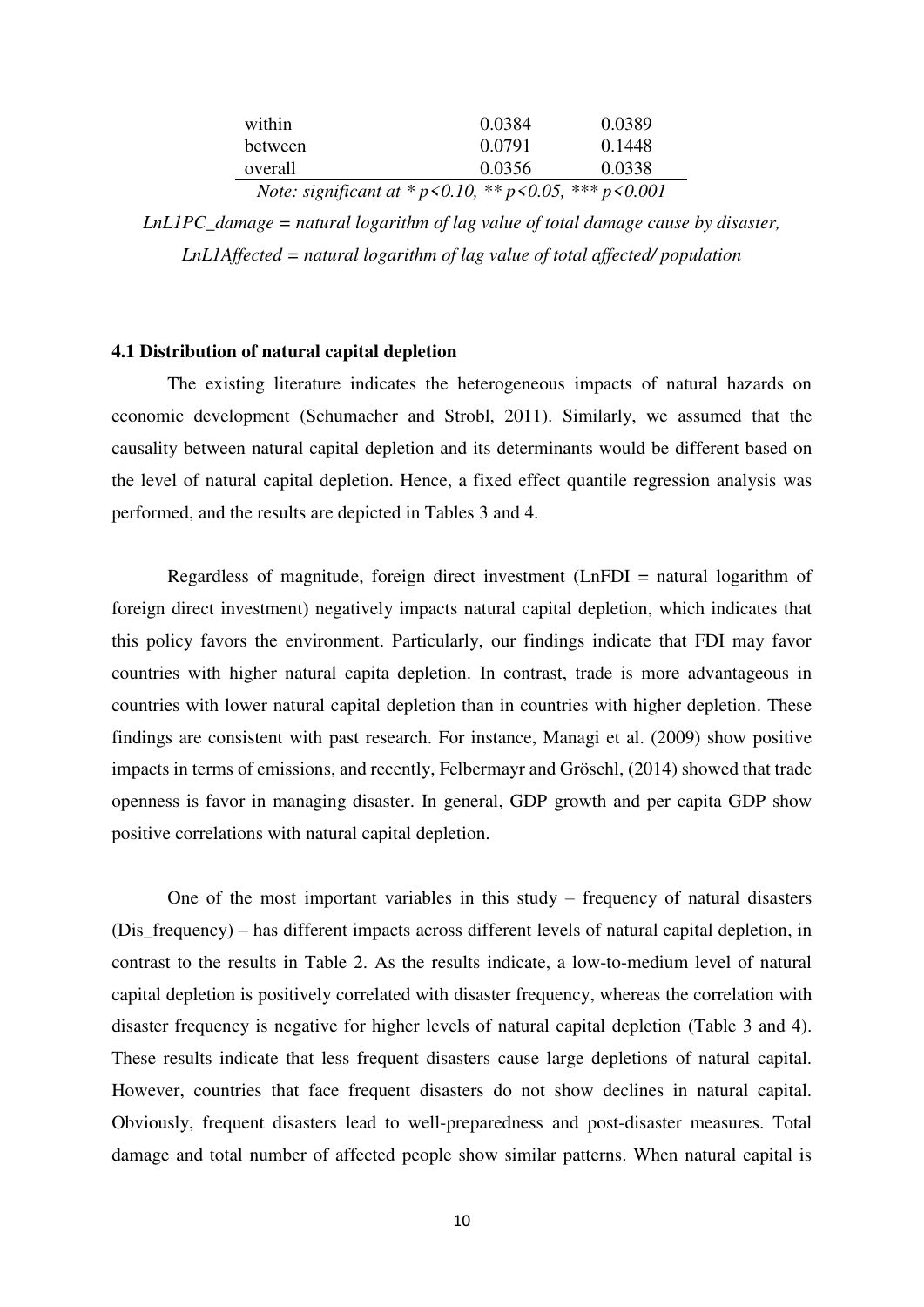smaller, it is positively associated with natural disaster. Such dynamic behavior is possible, as natural disasters are a part of the environment. For instance, Fenichel et al. (2016), using world fisheries as an example, show the reallocation of wealth due to climate change.

|               |              |             | Quantiles   |             |             |
|---------------|--------------|-------------|-------------|-------------|-------------|
|               | 0.1          | 0.25        | 0.5         | 0.75        | 0.9         |
| LnFDI         | $-1.908$ *** | $-0.46$     | $-7.390***$ | $-36.83***$ | $-203.8***$ |
|               | $(-0.0173)$  | $(-1.083)$  | $(-0.96)$   | $(-0.957)$  | $(-2.064)$  |
| LnTrade       | $-3.424***$  | $-1.859***$ | $-8.492***$ | $42.35***$  | $336.0***$  |
|               | $(-0.00589)$ | $(-0.287)$  | $(-0.582)$  | (0.392)     | (6.634)     |
| L1GDP_growth  | $0.333***$   | 0.0454      | $-2.689***$ | 5.295***    | $26.09***$  |
|               | (0.00405)    | (1.056)     | $(-0.669)$  | (0.13)      | (0.815)     |
| $LnPC_GDP$    | $-0.861***$  | $1.752**$   | $2.397**$   | 45.99***    | 340.7***    |
|               | $(-0.00319)$ | (0.804)     | (0.751)     | (0.295)     | (1.293)     |
| Dis_frequency | $1.786***$   | 1.181***    | $-2.623***$ | $-2.386***$ | $-66.10***$ |
|               | (0.00283)    | (0.343)     | $(-0.467)$  | $(-0.162)$  | $(-0.88)$   |
| LnL1PC_damage | $0.325***$   | $0.651***$  | $-1.704***$ | $1.098***$  | 0.817       |
|               | (0.00377)    | (0.106)     | $(-0.147)$  | (0.121)     | (0.671)     |

Table 3: Quantile regression (natural disaster as natural logarithm of per capita total damage)

*Note: significant at \* p<0.10, \*\* p<0.05, \*\*\* p<0.001*

Table 4: Quantile regression (natural disaster as natural logarithm of total affected population)

|               | Quantiles   |             |             |             |            |
|---------------|-------------|-------------|-------------|-------------|------------|
|               | 0.1         | 0.25        | 0.5         | 0.75        | 0.9        |
| LnFDI         | $-4.583***$ | $-3.253***$ | $-8.009***$ | $-11.24***$ | $-91.91**$ |
|               | $(-0.0922)$ | $(-0.36)$   | $(-0.378)$  | $(-1.961)$  | $(-36.67)$ |
| LnTrade       | $-1.043***$ | 1.930***    | 29.25***    | 26.85***    | $61.17***$ |
|               | $(-0.0481)$ | $(-0.383)$  | (1.496)     | (0.228)     | (3.082)    |
| L1GDP_growth  | $-0.720***$ | $-0.728**$  | $0.298*$    | 4.747***    | 13.72***   |
|               | $(-0.0365)$ | $(-0.249)$  | (0.16)      | (0.19)      | (4.05)     |
| $LnPC_GDP$    | $-0.135**$  | $2.277***$  | $10.03***$  | 38.71***    | $254.7**$  |
|               | $(-0.0473)$ | (0.197)     | (0.123)     | (0.444)     | (83.23)    |
| Dis_frequency | $0.980***$  | $0.958***$  | $-0.783***$ | $-2.356***$ | $-0.205$   |
|               | (0.00888)   | (0.0224)    | $(-0.16)$   | $(-0.2)$    | $(-19.18)$ |
| LnL1Affected  | $2.861***$  | $-0.00068$  | $-1.790***$ | 4.068***    | $-6.169$   |
|               | (0.0205)    | $(-0.0736)$ | $(-0.165)$  | (0.304)     | $(-17.11)$ |

*Note: significant at \* p<0.10, \*\* p<0.05, \*\*\* p<0.001*

# **4.2 Semi-parametric panel fixed effect model**

We then specify the semi-parametric panel fixed-effect model to explore the relationship between natural capital depletion and disaster parameters, with a focus on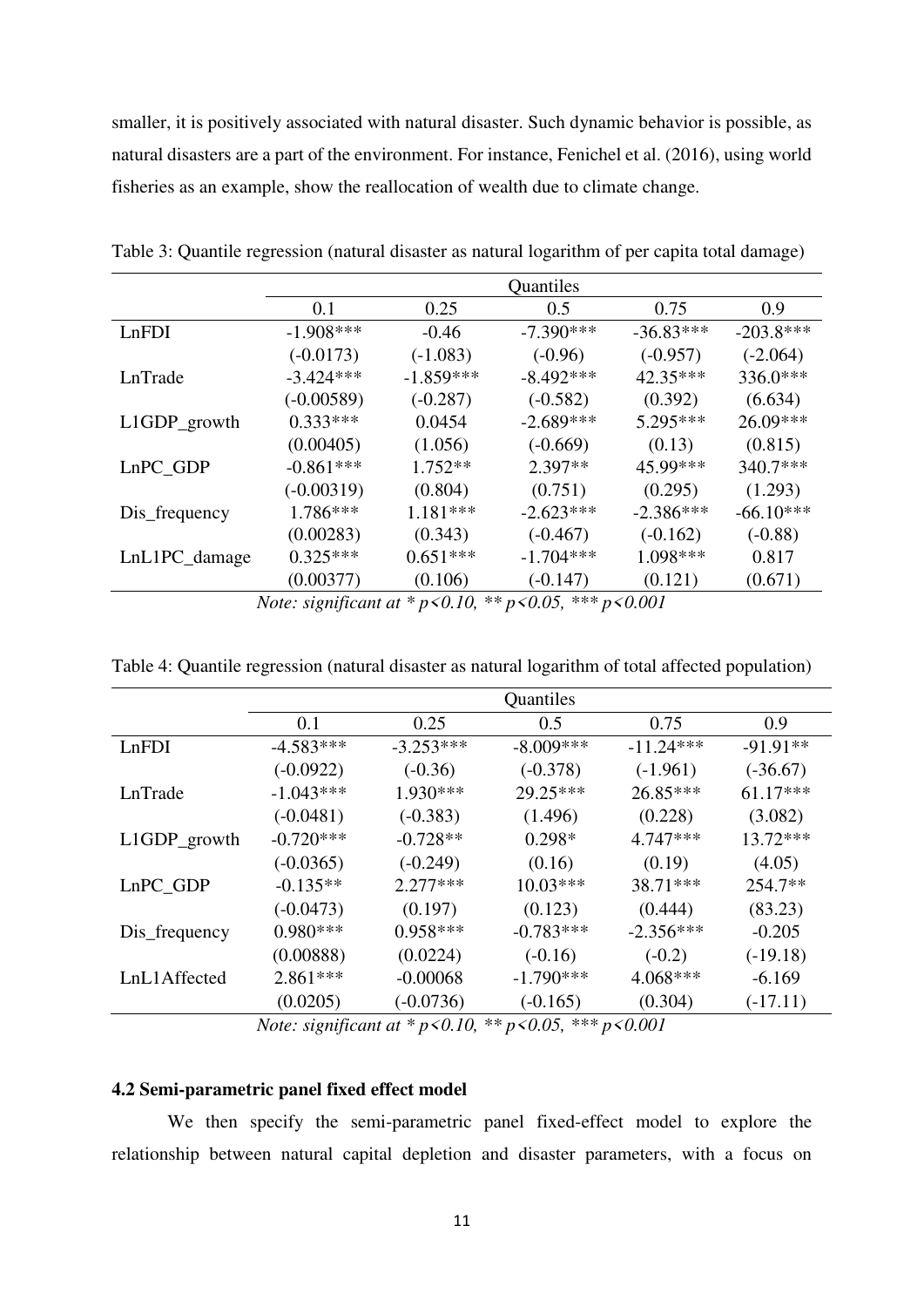examining the magnitude of the disaster. Figure 1 depicts the relationship between natural capital depletion and (a) total damage and (b) total affected (Figure 1: (a) and (b)). Unlike the results of parametric analysis, the semi-parametric panel analysis identifies the nonlinear relationship. Obviously, the semi-parametric estimation has an advantage as lack of theoretical foundation. Of course, as with the level of natural disaster, the level of natural capital depletion is not evenly distributed across the globe. For small-to-medium level disasters, there is an inverted U shape relationship, and then for large disasters, the level of depletion once again increases. These results are consistent with previous research on GDP growth. Kellenberg and Mobarak (2008) found that the damage caused by natural disasters and the level of economic development show an inverted U-shaped relationship. With increasing income, it is possible to increase investments in disaster precautions.



(a) Total damage (b) Total affected Figure 1: Natural capital and natural disaster

We further investigate whether the OECD countries behave differently compared to other countries (see, Figure 2). As shown, the nonlinear inverted U shape is prominent in OECD countries (Figure 2: (c) and (d)). In a recent study, Halcos et al. (2015) found that the relationship between natural and man-made disasters and countries' production efficiencies has an inverted U shape. In this study, we observed a similar relationship between natural capital depletion and disaster level. More specifically, a medium level of disaster shows a higher level of natural capital depletion compared to lower and higher levels of disaster. Alternatively, when the level of disaster is lower, natural capital depletion increases with the natural disaster, whereas when the level of disaster is higher, the depletion decreases. Importantly, with higher levels of disaster, natural capital depletion increases.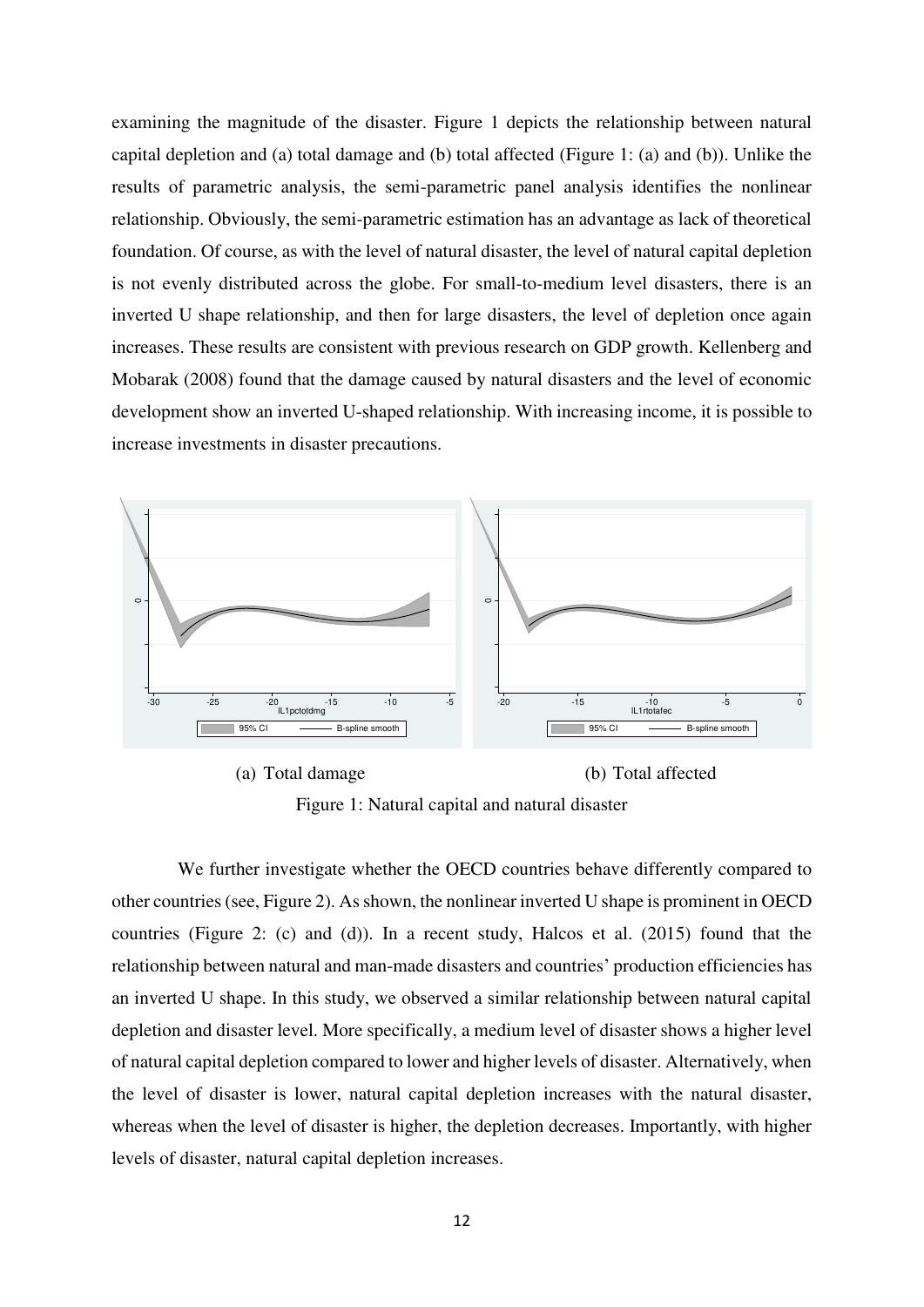

(e) Total damage (non-OECD) (f) Total affected (non-OECD) Figure 2: Natural capital and natural disaster – OECD and non-OECD

## **5. Conclusion**

With the increasing frequency of natural disasters globally, researchers have invested considerable interest in seeking the best policy options for combatting economic downturns. However, research so far has rarely considered the sustainability impacts of natural disasters. In this study, we explore the sustainability impact by modeling the nexus of natural capital depletion and natural disaster. The importance of natural capital is well documented (see, Deutsch et al., 2003; Groot et al., 2003). Although there is growing interest in inclusive growth (see, UNEP, 2011; World Bank, 2012), this paper is the first to provide evidence of natural disaster's impacts on natural resource depletion.

 Natural disaster impacts the depletion of natural capital nonlinearly; the impact varies depending on the level of natural capital depletion as well as the level of magnitude of the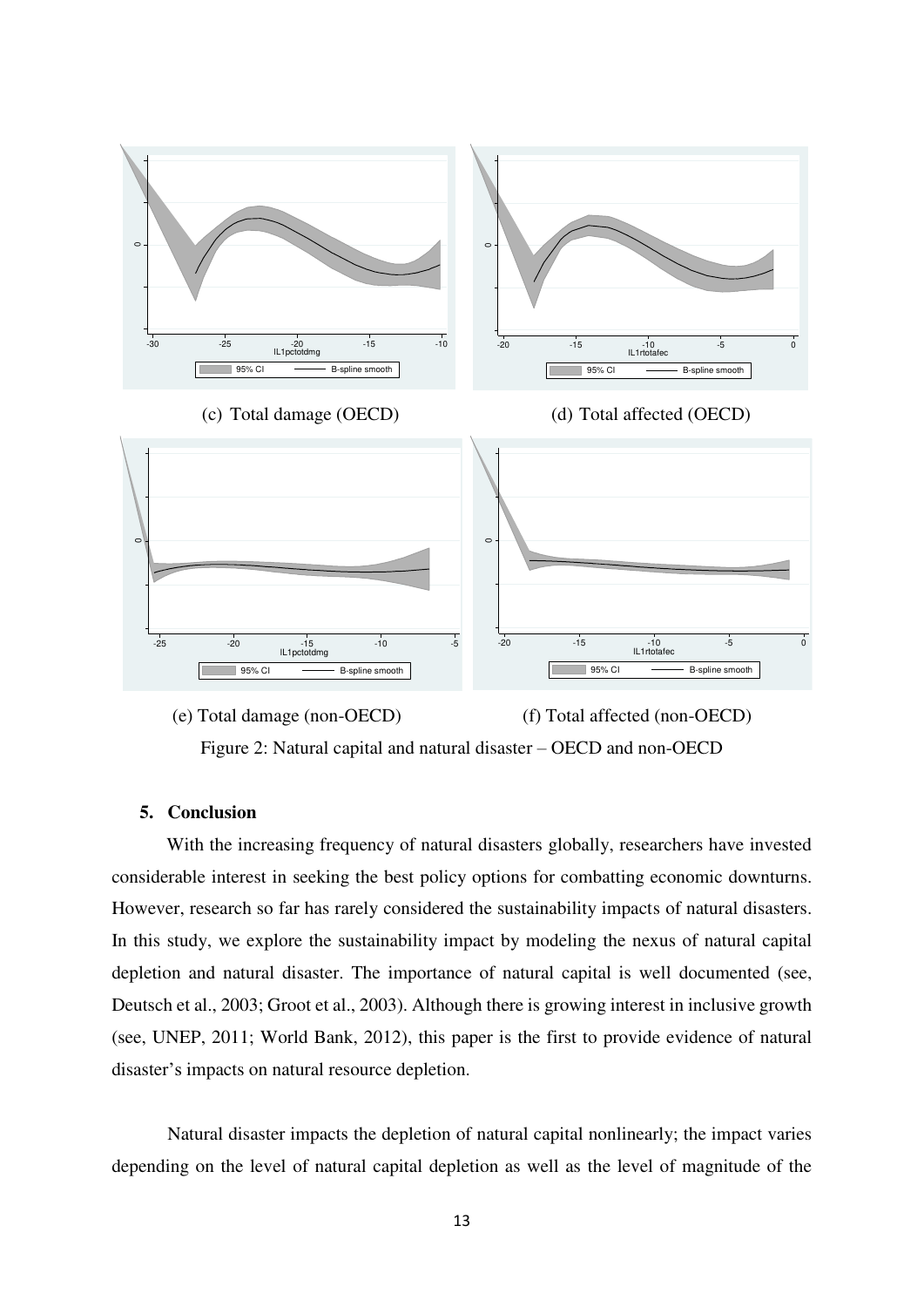disaster. The smaller the depletion of natural capital, the higher the impact of the disaster. More frequent small disasters have an adverse impact on sustainability. It is possible, with small impacts, the pre- and post-disaster measures are not well-organized. However, with the higher magnitude, the disaster management receive higher priority. The depletion of natural capital and the magnitude of the natural disaster show an inverted U shaped relationship. Again, small disasters are needed for proper and sustainable resource management.

 Both development parameters and sustainable resource management must be considered in connection with climate-related disasters. For instance, natural capital depletion increases when the magnitude of a disaster is small-to-medium, and natural capital depletion decreases when the magnitude of the disaster is medium-to-high. This indicates that following a small natural disaster, most economies do not efficiently manage their natural resources. However, following a major disaster, countries may make natural resource management a priority, as reflected in the results. This paper emphasizes the importance of proper planning for the management of natural capital. Particularly, pre- and post-disaster management policies are needed for frequent small-to-medium level disasters.

This paper also highlights some caveats that can be addressed in future research. The damage of disasters to nature tend to recover long time as well as it depends on the magnitude and the type of the disaster. Our econometric model does not capture the long-term impacts. Further, this study did not consider country-specific policies related to the environment and disaster preparedness. Future work should target micro-level disaster-specific data in the way that this paper analyses global-level data.

#### **Acknowledgement**

This work was supported by the following Grant in Aid from the Ministry of Education, Culture, Sports, Science and Technology in Japan (MEXT): Grant in Aid for Specially Promoted Research 26000001. Any opinions, findings, and conclusions expressed in this material are those of the authors and do not necessarily reflect the views of the MEXT.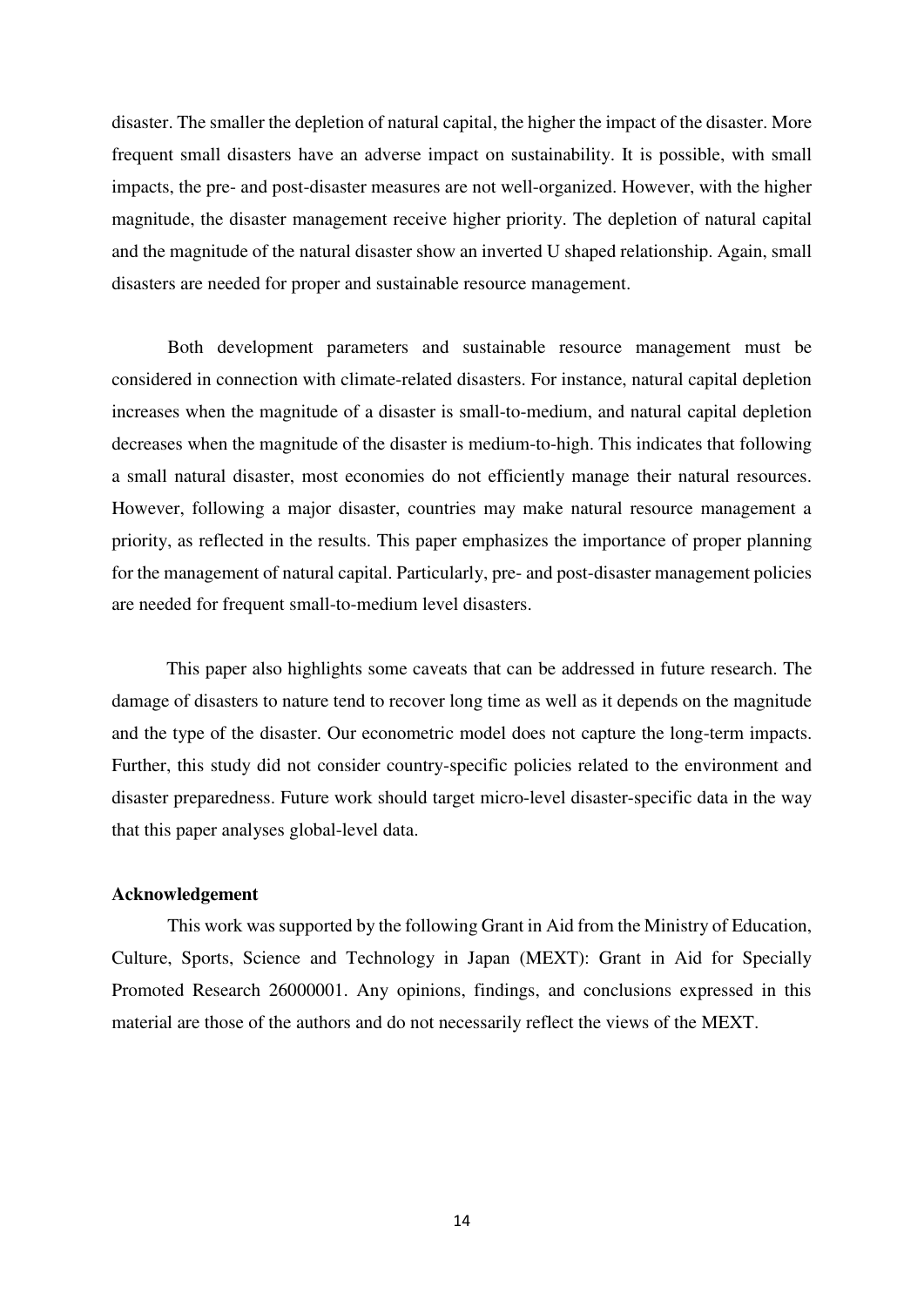### **References**

Adedeji, O., Bricco, J. G., & Kehayova, V. (2016). Natural Disasters and Food Crises in Low-Income Countries: Macroeconomic Dimensions, IMF Working Paper, WP 16/65.

Agarwala, M., Atkinson, G., Baldock, C., & Gardiner, B. (2014). Natural capital accounting and climate change. Nature Climate Change, 4(7), 520-522.

Bakkensen, L. A., & Mendelsohn, R. O. (2016). Risk and adaptation: evidence from global hurricane damages and fatalities. Journal of the Association of Environmental and Resource Economists, 3(3), 555-587.

Baltagi, B. H., & Li, D. (2002). Series estimation of partially linear panel data models with fixed effects. Annals of Economics and Finance, 3(1), 103-116.

Cavallo, E., Galiani, S., Noy, I., & Pantano, J. (2013). Catastrophic natural disasters and economic growth. Review of Economics and Statistics, 95(5), 1549-1561.

Bergholt, D., & Lujala, P. (2012). Climate-related natural disasters, economic growth, and armed civil conflict. Journal of Peace Research, 49(1), 147-162.

Deutsch, L., Folke, C., & Skånberg, K. (2003). The critical natural capital of ecosystem performance as insurance for human well-being. Ecological Economics, 44(2), 205-217.

Deutsch, L., Folke, C., & Skånberg, K. (2003). The critical natural capital of ecosystem performance as insurance for human well-being. Ecological Economics, 44(2), 205-217.

Desbordes, R., & Verardi, V. (2012). Refitting the Kuznets curve. Economics Letters, 116(2), 258-261.

Ekins, P., Simon, S., Deutsch, L., Folke, C., & De Groot, R. (2003). A framework for the practical application of the concepts of critical natural capital and strong sustainability. Ecological Economics, 44(2), 165-185.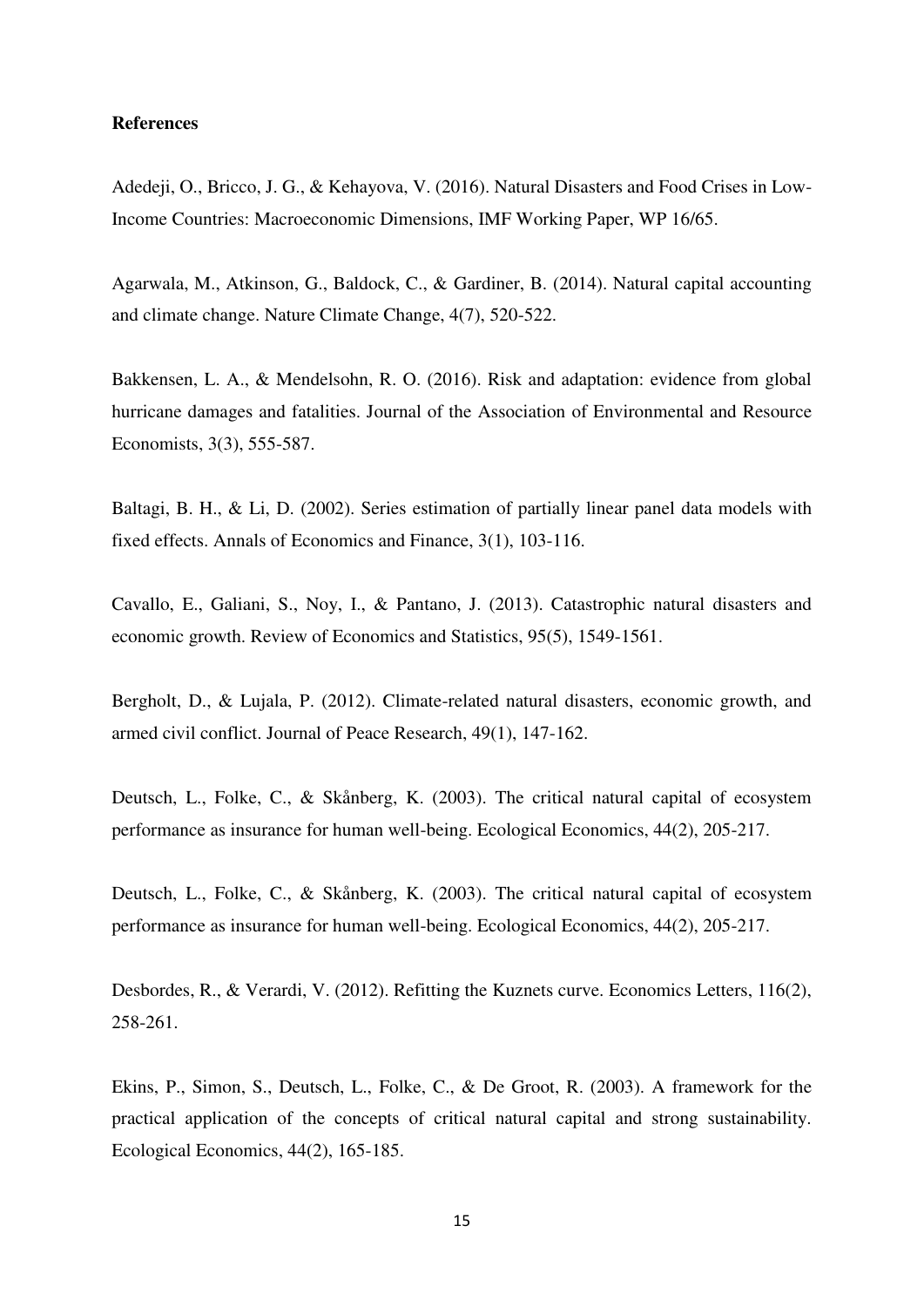Everett, T., Ishwaran, M., Ansaloni, G. P., & Rubin, A. (2010). Economic Growth and the Environment.

De Groot, R., Van der Perk, J., Chiesura, A., & van Vliet, A. (2003). Importance and threat as determining factors for criticality of natural capital. Ecological Economics, 44(2), 187-204.

Hallegatte, S., & Vogt-Schilb, A. C. (2016). Are losses from natural disasters more than just asset losses? the role of capital aggregation, sector interactions, and investment behaviors.

Felbermayr, G., & Gröschl, J. (2014). Naturally negative: The growth effects of natural disasters. Journal of Development Economics, 111, 92-106.

Fenichel, E. P., Levin, S. A., McCay, B., Martin, K. S., Abbott, J. K., & Pinsky, M. L. (2016). Wealth reallocation and sustainability under climate change. Nature Climate Change, 6(3), 237-244.

Fomby, T., Ikeda, Y., & Loayza, N. V. (2013). The growth aftermath of natural disasters. Journal of Applied Econometrics, 28(3), 412-434.

Gignoux, J., & Menéndez, M. (2016). Benefit in the wake of disaster: Long-run effects of earthquakes on welfare in rural Indonesia. Journal of Development Economics, 118, 26-44.

Halkos, G., Managi, S., & Tzeremes, N. G. (2015). The effect of natural and man-made disasters on countries' production efficiency. Journal of Economic Structures, 4(1), 10.

United Nations University International Human Dimensions Programme. (2015). Inclusive Wealth Report 2014. Cambridge University Press.

Kellenberg, D., Mobarak, A., 2008. Does rising income increase or decrease damage risk from natural disasters? Journal of Urban Economics 63, 788–802.

Managi, S., Hibiki, A., & Tsurumi, T. (2009). Does trade openness improve environmental quality?. Journal of Environmental Economics and Management, 58(3), 346-363.